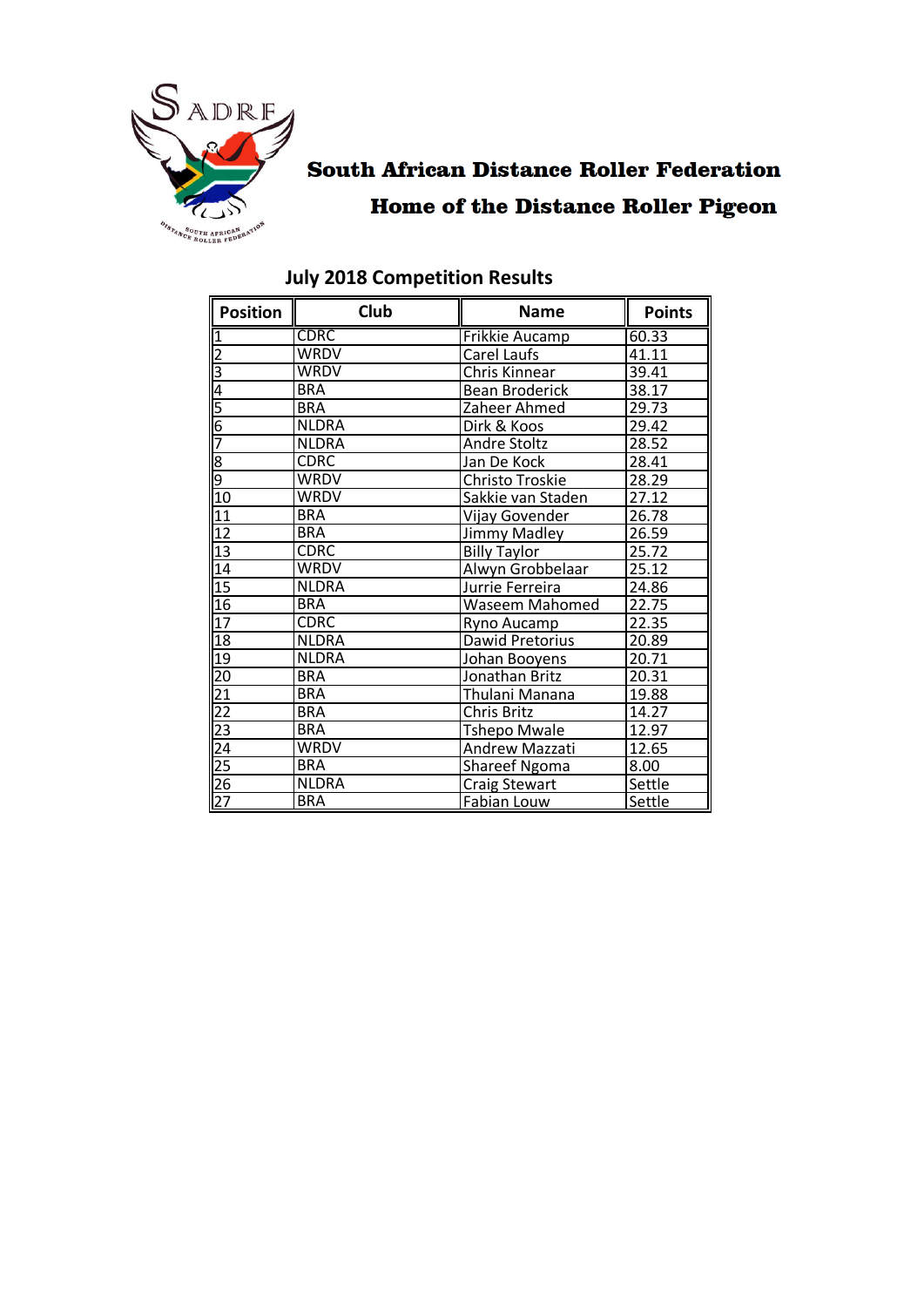

## **South African Distance Roller Federation Home of the Distance Roller Pigeon**

| <b>Position</b> | <b>Club</b>  | <b>Name</b>                  | <b>Points</b> |
|-----------------|--------------|------------------------------|---------------|
| π               | <b>CDRC</b>  | <b>Frikkie Aucamp</b>        | 232.81        |
|                 | <b>WRDV</b>  | Carel Laufs                  | 151.59        |
| $\frac{2}{3}$   | <b>BRA</b>   | Vijay Govender               | 142.05        |
|                 | <b>WRDV</b>  | Sakkie van Staden            | 134.9         |
| 5               | <b>WRDV</b>  | Chris Kinnear                | 128.22        |
| $rac{6}{7}$     | <b>NLDRA</b> | <b>Andre Stoltz</b>          | 126.82        |
|                 | <b>WRDV</b>  | Christo Troskie              | 121.22        |
|                 | <b>BRA</b>   | Zaheer Ahmed                 | 118.36        |
| တ တ             | <b>BRA</b>   | <b>Bean Broderick</b>        | 112.48        |
| $\overline{1}0$ | <b>NLDRA</b> | Dirk & Koos                  | 103.01        |
| 11              | <b>NLDRA</b> | Johan Drotskie               | 91.57         |
| 12              | <b>BRA</b>   | Jonathan Britz               | 89.34         |
| $\overline{13}$ | <b>CDRC</b>  | Jan De Kock                  | 88.08         |
| 14              | <b>BRA</b>   | Jimmy Madley                 | 84.90         |
| 15              | <b>NLDRA</b> | <b>Craig Stewart</b>         | 82.76         |
| 16              | <b>NLDRA</b> | Jurrie Ferreira              | 80.01         |
| 17              | <b>WRDV</b>  | Alwyn Grobbelaar             | 76.68         |
| 18              | <b>CDRC</b>  | <b>Billy Taylor</b>          | 70.22         |
| 19              | <b>BRA</b>   | <b>Waseem Mahomed</b>        | 61.37         |
| 20              | <b>NLDRA</b> | Dawid Pretorius              | 56.97         |
| 21              | <b>CDRC</b>  | Ryno Aucamp                  | 38.76         |
| $\overline{22}$ | <b>WRDV</b>  | Andrew Mazzati               | 35.18         |
| $\overline{23}$ | <b>BRA</b>   | Fabian Louw                  | 26.55         |
| $\overline{24}$ | <b>NLDRA</b> | 20.71<br>Johan Booyens       |               |
| $\overline{25}$ | <b>BRA</b>   | <b>Chris Britz</b>           | 20.27         |
| $\overline{26}$ | <b>BRA</b>   | Thulani Manana<br>19.88      |               |
| 27              | <b>WRDV</b>  | 15.00<br>H & D Lofts         |               |
| 28              | <b>BRA</b>   | <b>Tshepo Mwale</b><br>12.91 |               |
| 29              | <b>BRA</b>   | <b>Shareef Ngoma</b><br>8.00 |               |

## **July 2018 League Point**